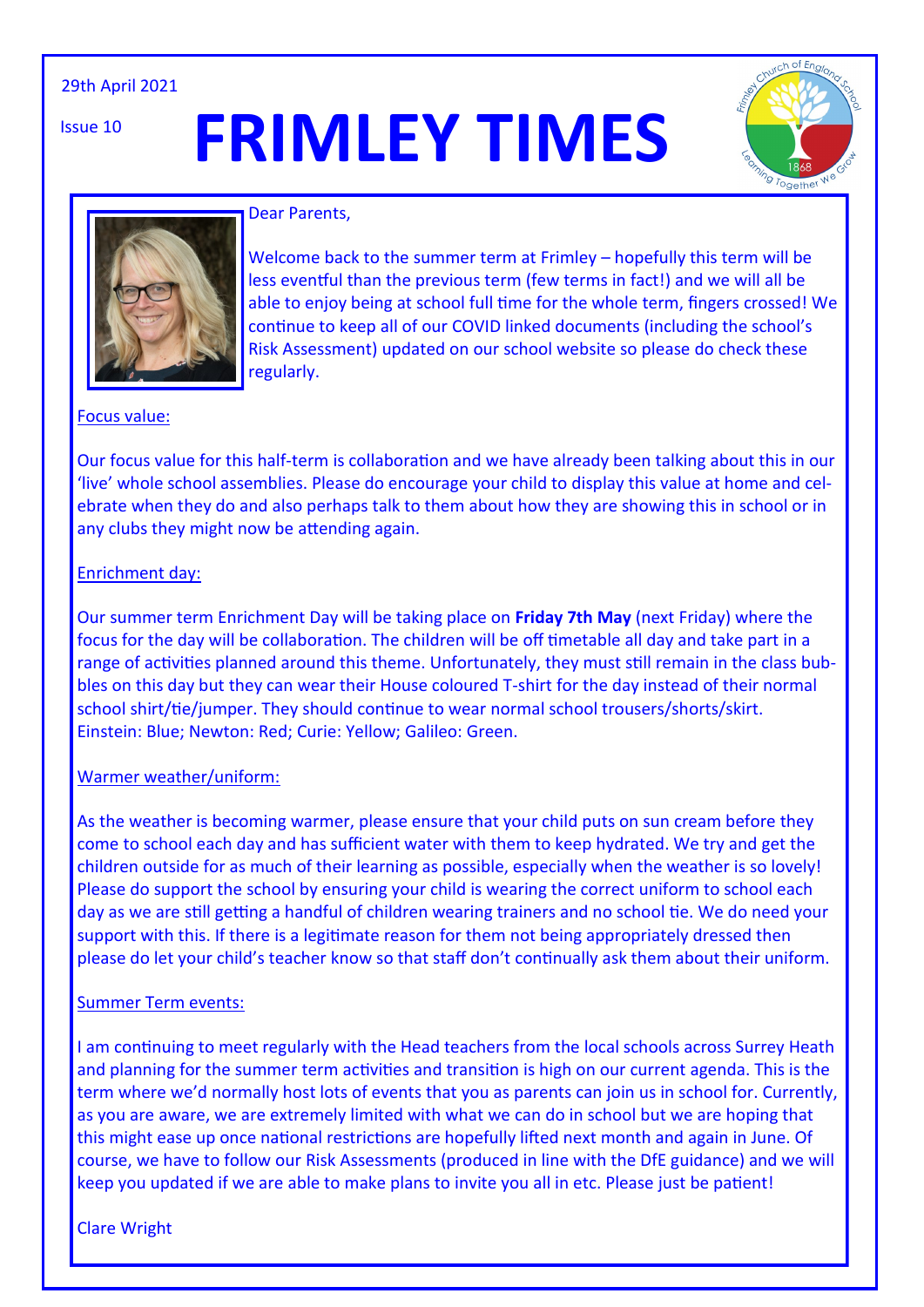# **The Big Ask - A National Survey**

The new Children's Commissioner for England, Dame Rachel de Souza, last week launched The Big Ask – the largest ever consultation with children aged 4 to 17 in England. It aims to find out children's concerns and aspirations about the future, so that they can put children at the heart of our country's recovery from the coronavirus (COVID-19) outbreak. All children are encouraged to complete this survey. Parents, care leavers and those working with children are also invited to complete the adult survey to share their views about the future for children and young people today, and what they think is holding young people back.

The results from this survey will help the Children's Commissioner identify the barriers preventing children from reaching their potential, put forward solutions and set ambitious goals for the country to achieve. The survey can be found at: www.childrenscommissioner.gov.uk/thebigask/

**OG** 

**The** 

# **Amazon Wishlist**

g Ask

As mentioned in my last newsletter, in response to an FPTA suggestion, we have set up another Amazon wish list and this can be found at: <https://amzn.eu/0CzqD8g>

We are, as always, extremely grateful to any donations and gifts you might want to purchase to enhance the offer we can make to our children, both within the classroom and in the outdoors space.

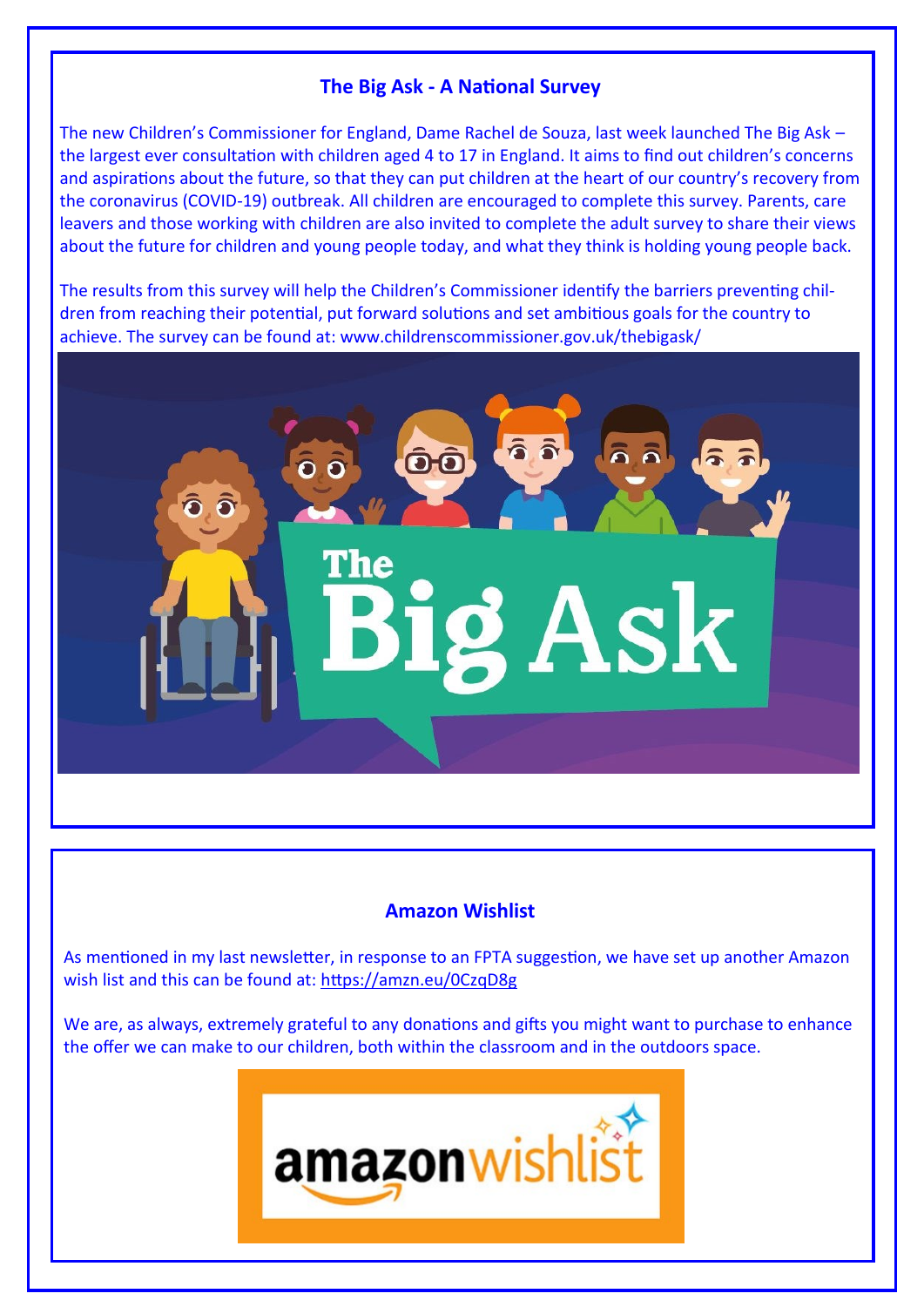## **Attendance**

Absence requests: Can I please remind parents to try, wherever possible, to avoid making appointments for their child during the school day as this can be extremely disruptive to their learning. Also, just a reminder that we do not, except in special circumstances, authorise term time absence requests; full details can be found in the attendance policy (which is on the school website). If an absence is not authorised then a Penalty Notice from Surrey County Council may apply to each parent for each child in the family who is absent – see letter dated 10th September 2020 on our website for more details.

## **Y4 classes for next year**

As the end of the year approaches, we will be re-mixing the classes in year 4 in preparation for children moving into the upper school. This is an opportunity to rebalance the classes and allows the children to develop further their social skills and extend their circle of friends. The children mixed so well during lockdown and demonstrated their ability to work well with different children and adapt to different learning environments etc. Mixing the classes is always a very worthwhile yet difficult task with many factors to be considered so if there are any concerns you would like to be taken into account, please email the school office so that we can be fully informed as we take decisions on moving the groupings forward. While we will of course take your concerns into account when deciding on the class mix-up, we cannot make any guarantees. If your concerns are sensitive, please mark it as confidential and for the attention of the Head Teacher only. The deadline for sending in requests is Thursday 27th May.

## **COVID reminder**

We are continuing to have parents report to us that their child has developed one or more of the COVID symptoms and that they have used the LFD test to test them at home. Please can I remind you that these are only to be used to identify asymptomatic cases and should only be used by the person they have been allocated to. As per our Risk Assessment, any child who displays any of the symptoms should be taken for a **PCR test**. This is reiterated in Government guidance:

Primary age pupils will not be tested with LFDs. Public Health England have advised there are currently limited public health benefits attached to testing primary pupils with lateral flow devices. Primary age pupils may find the LFD testing process unpleasant and are unable to self-swab.

We need to all work together to keep the school open for our children and rely on everyone being vigilant and following our procedures.

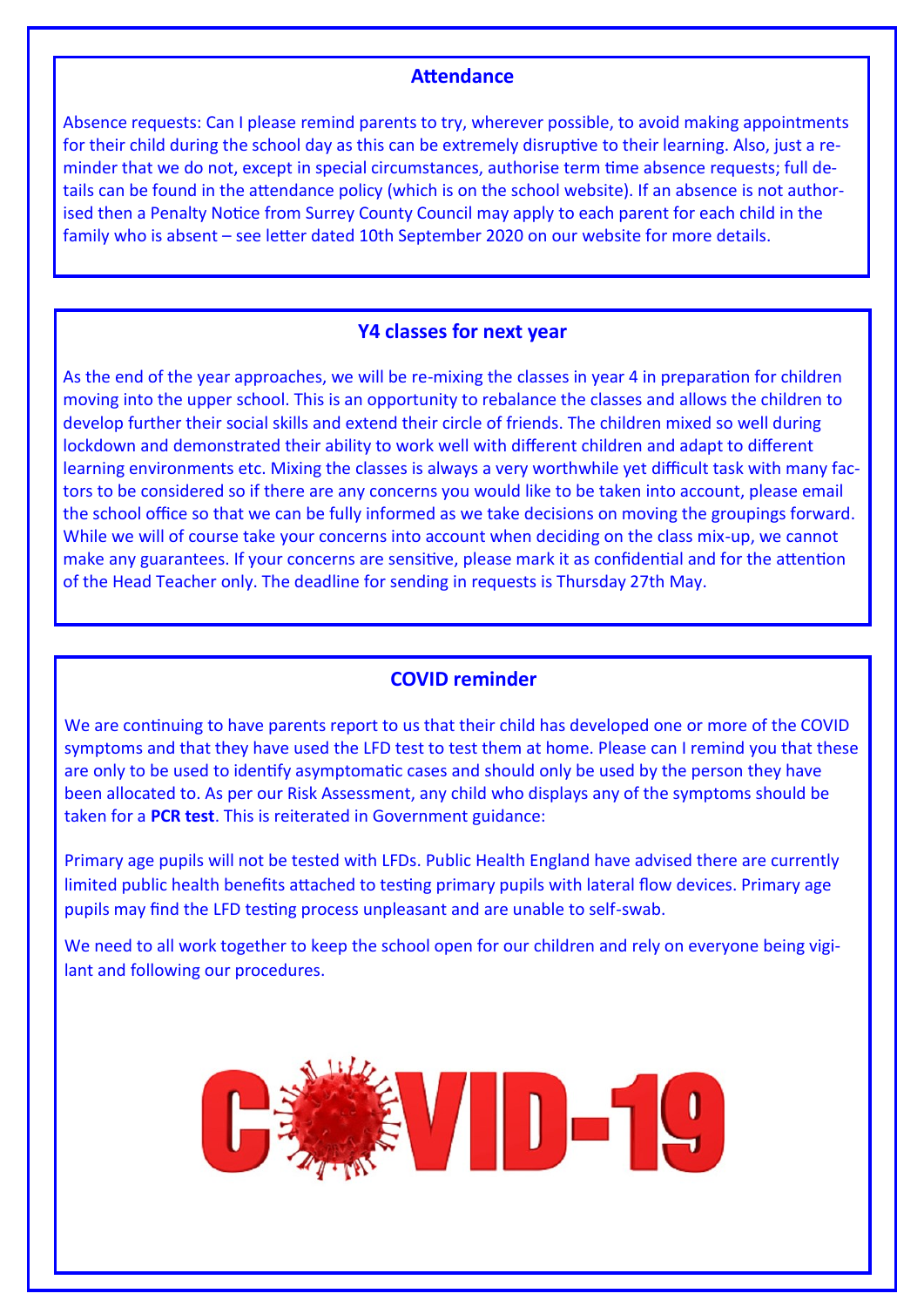# **Team GB Athlete Virtual Visit**





On the first day of term, we were virtually visited by Team GB 400m hurdler,

Lauren Williams. The whole school joined Lauren at the start of the morning for a presentation about her career and achievements and for a question and answer session. It was really interesting to hear that Lauren took part in lots of different sports when she was younger and only started focusing on running when she was older and it showed us that it is good to try lots of different sports and activities.

All year groups then took part in a 30 minute PE session and completed a circuit with Lauren, completing lots of the exercises she does in her training.

It was a really inspiring and active start to the term and it showed us that with the right attitude, we can achieve anything.

By 6P

## **Eikon Sponsored Event**

Don't forget that this weekend is our next whole school charity event, organised by the Year 4 team. You are all invited to take on a challenge around the number **100** in honour of Captain Tom Moore. Please

see letter and sponsorship form sent home last week for more details and ideas. We look forward to raising lots of money for our whole school charity, Eikon.